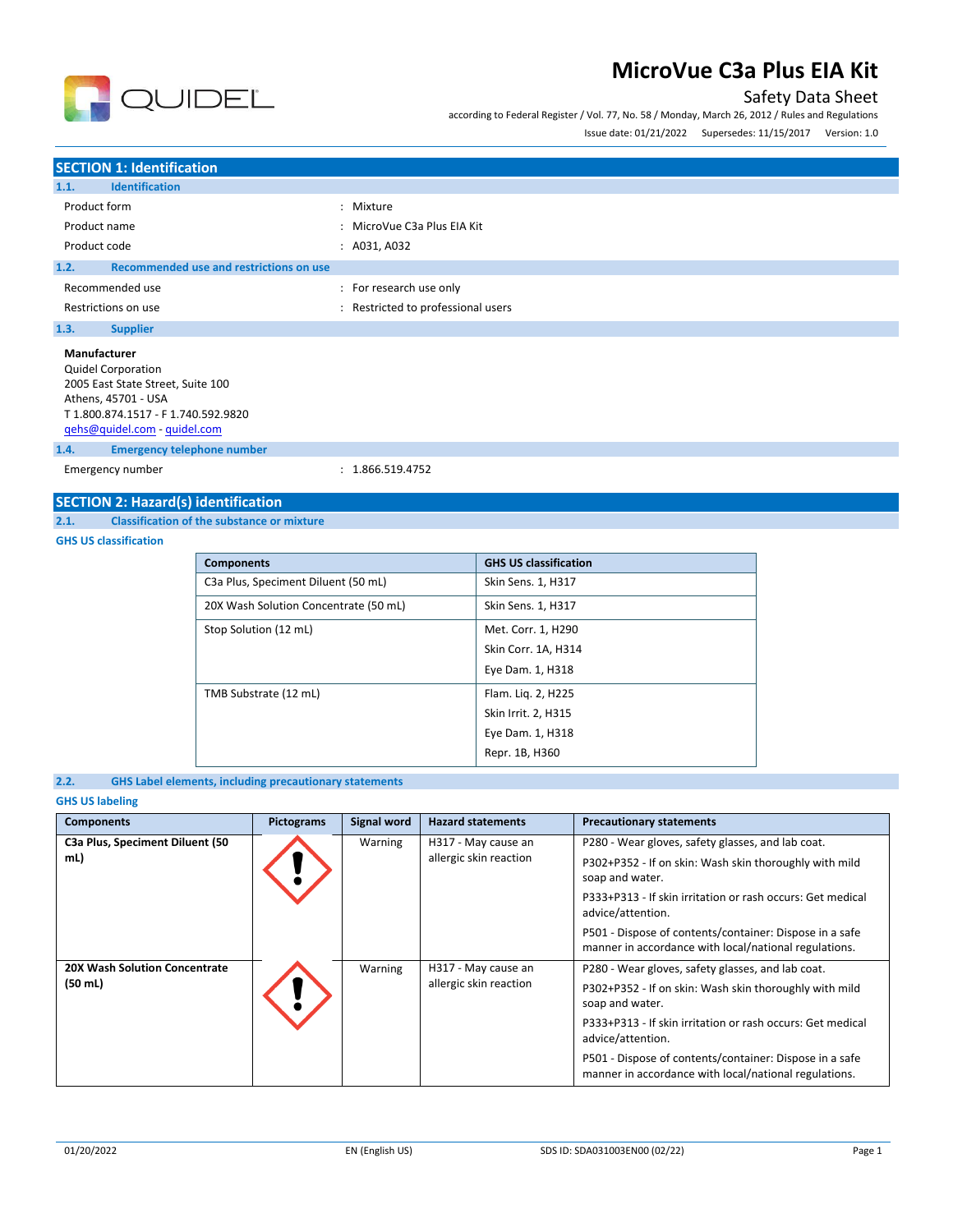

### Safety Data Sheet

according to Federal Register / Vol. 77, No. 58 / Monday, March 26, 2012 / Rules and Regulations Issue date: 01/21/2022 Supersedes: 11/15/2017 Version: 1.0

| Stop Solution (12 mL) | Danger | H290 - May be corrosive to<br>metals<br>H314 - Causes severe skin<br>burns and eye damage<br>H318 - Causes serious eye<br>damage                                             | P260 - Do not breathe mist, spray.<br>P280 - Wear gloves, safety glasses, and lab coat.<br>P304+P340 - If inhaled: Remove person to fresh air and<br>keep comfortable for breathing.<br>P305+P351+P338 - IF IN EYES: Rinse cautiously with water<br>for several minutes. Remove contact lenses, if present and<br>easy to do. Continue rinsing.<br>P321 - Specific treatment: Seek medical attention if ill<br>effect develops.<br>P501 - Dispose of contents/container: Dispose in a safe<br>manner in accordance with local/national regulations.                                                                      |
|-----------------------|--------|------------------------------------------------------------------------------------------------------------------------------------------------------------------------------|--------------------------------------------------------------------------------------------------------------------------------------------------------------------------------------------------------------------------------------------------------------------------------------------------------------------------------------------------------------------------------------------------------------------------------------------------------------------------------------------------------------------------------------------------------------------------------------------------------------------------|
| TMB Substrate (12 mL) | Danger | H225 - Highly flammable<br>liquid and vapor<br>H315 - Causes skin<br>irritation<br>H318 - Causes serious eye<br>damage<br>H360 - May damage<br>fertility or the unborn child | P264 - Wash hands thoroughly after handling.<br>P280 - Wear gloves, safety glasses, and lab coat.<br>P302+P352 - If on skin: Wash skin thoroughly with mild<br>soap and water.<br>P305+P351+P338 - IF IN EYES: Rinse cautiously with water<br>for several minutes. Remove contact lenses, if present and<br>easy to do. Continue rinsing.<br>P321 - Specific treatment: Seek medical attention if ill<br>effect develops.<br>P332+P313 - If skin irritation occurs: Get medical<br>advice/attention.<br>P501 - Dispose of contents/container: Dispose in a safe<br>manner in accordance with local/national regulations. |

| <b>Name</b>                                                                        | <b>Chemical name</b>                                                                                                                                   | CAS#          | %                 | <b>GHS US classification</b>                                                                                                                                                                 |
|------------------------------------------------------------------------------------|--------------------------------------------------------------------------------------------------------------------------------------------------------|---------------|-------------------|----------------------------------------------------------------------------------------------------------------------------------------------------------------------------------------------|
| 1. C3a Plus, Speciment Diluent (50 mL)<br>2. 20X Wash Solution Concentrate (50 mL) | Mixture for ProClin 300:<br>5-chloro-2-methyl-2H-isothiazol-3-one<br>[EC no. 247-500-7] and 2-methyl-2H -<br>isothiazol-3-one [EC no. 220-239-6] (3:1) | 55965-84-9    | 1.0.05<br>2.0.035 | Acute Tox. 3 (Oral), H301<br>Acute Tox. 3 (Dermal), H311<br>Acute Tox. 3 (Inhalation), H331<br>Skin Corr. 1B, H314<br>Skin Sens. 1, H317<br>Aquatic Acute 1, H400<br>Aquatic Chronic 1, H410 |
| Stop Solution (12 mL)                                                              | hydrochloric acid  %                                                                                                                                   | 7647-01-0     | $1 - 5$           | Met. Corr. 1, H290<br>Skin Corr. 1, H314<br>Eye Dam. 1, H318<br>STOT SE 3, H335                                                                                                              |
| TMB Substrate (12 mL)                                                              | 1-ethylpyrrolidin-2-one                                                                                                                                | 2687-91-4     | $1 - 5$           | Flam. Liq. 4, H227<br>Eye Dam. 1, H318<br>Repr. 1B, H360                                                                                                                                     |
|                                                                                    | 1-methyl-2-pyrrolidone                                                                                                                                 | 872-50-4      | $1 - 10$          | Flam. Liq. 4, H227<br>Skin Irrit. 2, H315<br>Eye Irrit. 2, H319<br>Repr. 1B, H360<br>STOT SE 3, H335                                                                                         |
|                                                                                    | acetone                                                                                                                                                | $67 - 64 - 1$ | $1 - 10$          | Flam. Lig. 2, H225<br>Eye Irrit. 2A, H319<br>STOT SE 3, H336                                                                                                                                 |

Full text of hazard classes and H-statements : see section 16

| <b>SECTION 4: First-aid measures</b>             |                                                                                                                                                       |  |  |  |
|--------------------------------------------------|-------------------------------------------------------------------------------------------------------------------------------------------------------|--|--|--|
| <b>Description of first aid measures</b><br>4.1. |                                                                                                                                                       |  |  |  |
| First-aid measures general                       | : IF exposed or concerned: Get medical advice/attention.                                                                                              |  |  |  |
| First-aid measures after inhalation              | Remove person to fresh air and keep comfortable for breathing.                                                                                        |  |  |  |
| First-aid measures after skin contact            | : Rinse skin with water/shower. If skin irritation occurs: Get medical advice/attention.                                                              |  |  |  |
| First-aid measures after eye contact             | Rinse cautiously with water for several minutes. Remove contact lenses, if present and easy to do.<br>Continue rinsing. Call a physician immediately. |  |  |  |

01/20/2022 EN (English US) SDS ID: SDA031003EN00 (03/22) 2/9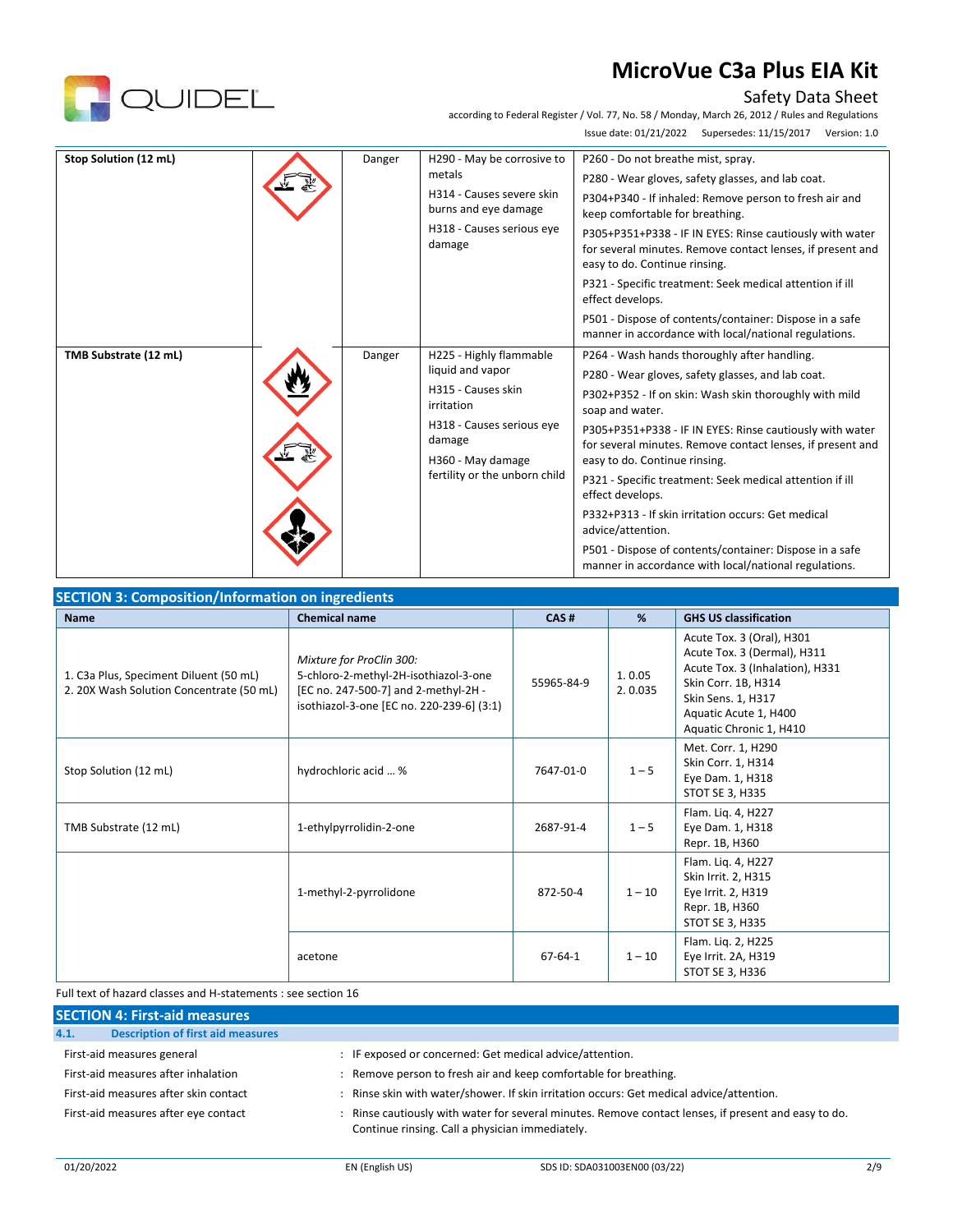

Safety Data Sheet

according to Federal Register / Vol. 77, No. 58 / Monday, March 26, 2012 / Rules and Regulations

|                                                                             | Issue date: 01/21/2022 Supersedes: 11/15/2017 Version: 1.0                                                                                                                                              |
|-----------------------------------------------------------------------------|---------------------------------------------------------------------------------------------------------------------------------------------------------------------------------------------------------|
| First-aid measures after ingestion                                          | : Call a poison center or a doctor if you feel unwell.                                                                                                                                                  |
| Most important symptoms and effects (acute and delayed)<br>4.2.             |                                                                                                                                                                                                         |
| Symptoms/effects after skin contact                                         | : Irritation.                                                                                                                                                                                           |
| Symptoms/effects after eye contact                                          | : Serious damage to eyes.                                                                                                                                                                               |
| Immediate medical attention and special treatment, : Treat symptomatically. |                                                                                                                                                                                                         |
| if necessary                                                                |                                                                                                                                                                                                         |
| <b>SECTION 5: Fire-fighting measures</b>                                    |                                                                                                                                                                                                         |
| 5.1.<br>Suitable (and unsuitable) extinguishing media                       |                                                                                                                                                                                                         |
| Suitable extinguishing media                                                | : Water spray. Dry powder. Foam. Carbon dioxide.                                                                                                                                                        |
| 5.2.<br>Specific hazards arising from the chemical                          |                                                                                                                                                                                                         |
| Fire hazard                                                                 | : Highly flammable liquid and vapor.                                                                                                                                                                    |
| 5.3.<br>Special protective equipment and precautions for fire-fighters      |                                                                                                                                                                                                         |
| Protection during firefighting                                              | : Do not attempt to take action without suitable protective equipment. Self-contained breathing<br>apparatus. Complete protective clothing.                                                             |
| <b>SECTION 6: Accidental release measures</b>                               |                                                                                                                                                                                                         |
| Personal precautions, protective equipment and emergency procedures<br>6.1. |                                                                                                                                                                                                         |
| 6.1.1.<br>For non-emergency personnel                                       |                                                                                                                                                                                                         |
| <b>Emergency procedures</b>                                                 | : No open flames, no sparks, and no smoking. Only qualified personnel equipped with suitable protective                                                                                                 |
|                                                                             | equipment may intervene. Avoid breathing mist, spray.                                                                                                                                                   |
| 6.1.2.<br>For emergency responders                                          |                                                                                                                                                                                                         |
| Protective equipment                                                        | : Do not attempt to take action without suitable protective equipment. For further information refer to                                                                                                 |
|                                                                             | section 8: "Exposure controls/personal protection".                                                                                                                                                     |
| 6.2.<br><b>Environmental precautions</b>                                    |                                                                                                                                                                                                         |
| <b>Environmental precautions</b>                                            | : Avoid release to the environment. Notify authorities if product enters sewers or public waters.                                                                                                       |
| Methods and material for containment and cleaning up<br>6.3.                |                                                                                                                                                                                                         |
| Methods for cleaning up                                                     | : Take up liquid spill into absorbent material. Notify authorities if product enters sewers or public waters.                                                                                           |
| Other information                                                           | Dispose of materials or solid residues at an authorized site.                                                                                                                                           |
| Reference to other sections                                                 | : For further information refer to section 13.                                                                                                                                                          |
| <b>SECTION 7: Handling and storage</b>                                      |                                                                                                                                                                                                         |
| <b>Precautions for safe handling</b><br>7.1.                                |                                                                                                                                                                                                         |
| Precautions for safe handling                                               | : Ensure good ventilation of the work station. Wear personal protective equipment. Obtain special<br>instructions before use. Avoid contact with skin and eyes. Avoid breathing mist, spray.            |
| Hygiene measures                                                            | : Do not eat, drink or smoke when using this product. Always wash hands after handling the product.                                                                                                     |
| Conditions for safe storage, including any incompatibilities<br>7.2.        |                                                                                                                                                                                                         |
| <b>Technical measures</b>                                                   | : Ground/bond container and receiving equipment.                                                                                                                                                        |
| Storage conditions                                                          | : Store in a well-ventilated place. Keep cool. Keep container tightly closed. Store in corrosive resistant<br>container with a resistant inner liner. Keep only in original container. Store locked up. |
| Incompatible materials                                                      | : Metals.                                                                                                                                                                                               |

# **SECTION 8: Exposure controls/personal protection**<br>8.1. Control parameters

**8.1. Control parameters**

| hydrochloric acid  % (7647-01-0) |                                                                   |                               |     |  |
|----------------------------------|-------------------------------------------------------------------|-------------------------------|-----|--|
| <b>OSHA</b>                      | OSHA PEL C                                                        | 7 mg/m <sup>3</sup>           |     |  |
| <b>OSHA</b>                      | OSHA PEL C [ppm]                                                  | 5 ppm                         |     |  |
| <b>OSHA</b>                      | Regulatory reference (US-OSHA)<br><b>OSHA Annotated Table Z-1</b> |                               |     |  |
| acetone (67-64-1)                |                                                                   |                               |     |  |
| <b>ACGIH</b>                     | ACGIH OEL TWA [ppm]                                               | $250$ ppm                     |     |  |
| <b>ACGIH</b>                     | ACGIH OEL STEL [ppm]                                              | 500 ppm                       |     |  |
| 01/20/2022                       | EN (English US)                                                   | SDS ID: SDA031003EN00 (03/22) | 3/9 |  |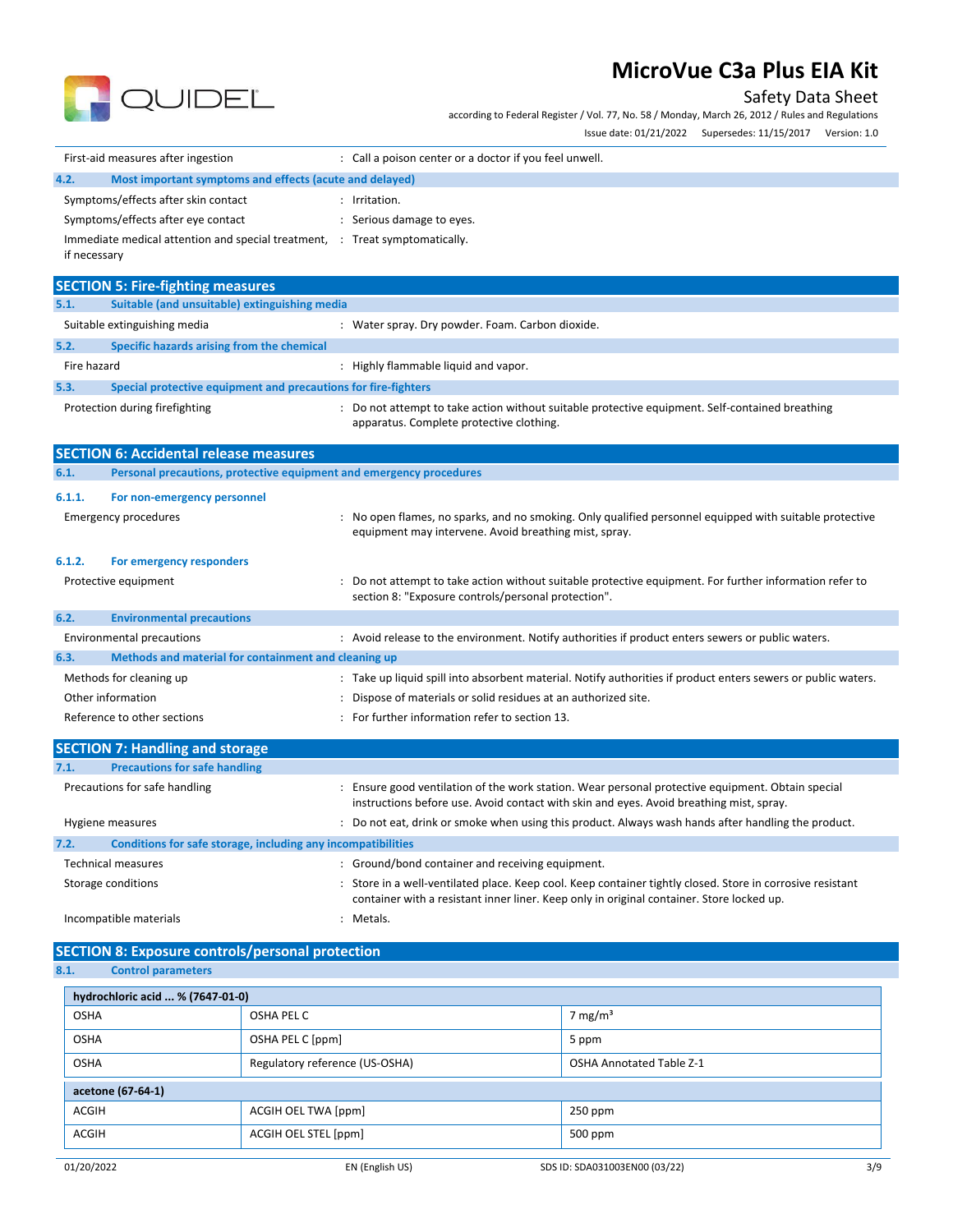### Safety Data Sheet

according to Federal Register / Vol. 77, No. 58 / Monday, March 26, 2012 / Rules and Regulations

Issue date: 01/21/2022 Supersedes: 11/15/2017 Version: 1.0

| 1-methyl-2-pyrrolidone (872-50-4) |            |                                                                                                       |  |
|-----------------------------------|------------|-------------------------------------------------------------------------------------------------------|--|
| <b>ACGIH</b>                      | <b>BEI</b> | 100 mg/l Parameter: 5-Hydroxy-N-methyl-2-pyrrolidone -<br>Medium: urine - Sampling time: End of shift |  |
| Appropriate engineering controls  |            |                                                                                                       |  |

**UIDEL** 

Appropriate engineering controls : Ensure good ventilation of the work station.

Environmental exposure controls example to the environment.

#### **8.3. Individual protection measures/Personal protective equipment**

#### **Materials for protective clothing:**

Lab coat

#### **Hand Protection:**

Protective gloves

#### **Eye protection:**

Safety glasses

#### **Skin and body protection:**

Wear suitable protective clothing

#### **Respiratory protection:**

Wear respiratory protection.

#### **Personal protective equipment symbol(s):**



#### **Other information:**

Do not eat, drink or smoke when using this product.

| <b>SECTION 9: Physical and chemical properties</b>            |                           |  |  |  |
|---------------------------------------------------------------|---------------------------|--|--|--|
| Information on basic physical and chemical properties<br>9.1. |                           |  |  |  |
| Physical state                                                | : Liquid                  |  |  |  |
| Color                                                         | : No data available       |  |  |  |
| Odor                                                          | : No data available       |  |  |  |
| Odor threshold                                                | : No data available       |  |  |  |
| pH                                                            | : Stop Solution, $pH < 1$ |  |  |  |
| Melting point                                                 | : Not applicable          |  |  |  |
| Freezing point                                                | : No data available       |  |  |  |
| Boiling point                                                 | : No data available       |  |  |  |
| Flash point                                                   | : No data available       |  |  |  |
| Relative evaporation rate (butyl acetate=1)                   | : No data available       |  |  |  |
| Flammability (solid, gas)                                     | : Not applicable.         |  |  |  |
| Vapor pressure                                                | : No data available       |  |  |  |
| Relative vapor density at 20 °C                               | : No data available       |  |  |  |
| Relative density                                              | : No data available       |  |  |  |
| Solubility                                                    | : No data available       |  |  |  |
| Partition coefficient n-octanol/water (Log Pow)               | : No data available       |  |  |  |
| Auto-ignition temperature                                     | : No data available       |  |  |  |
| Decomposition temperature                                     | : No data available       |  |  |  |
|                                                               |                           |  |  |  |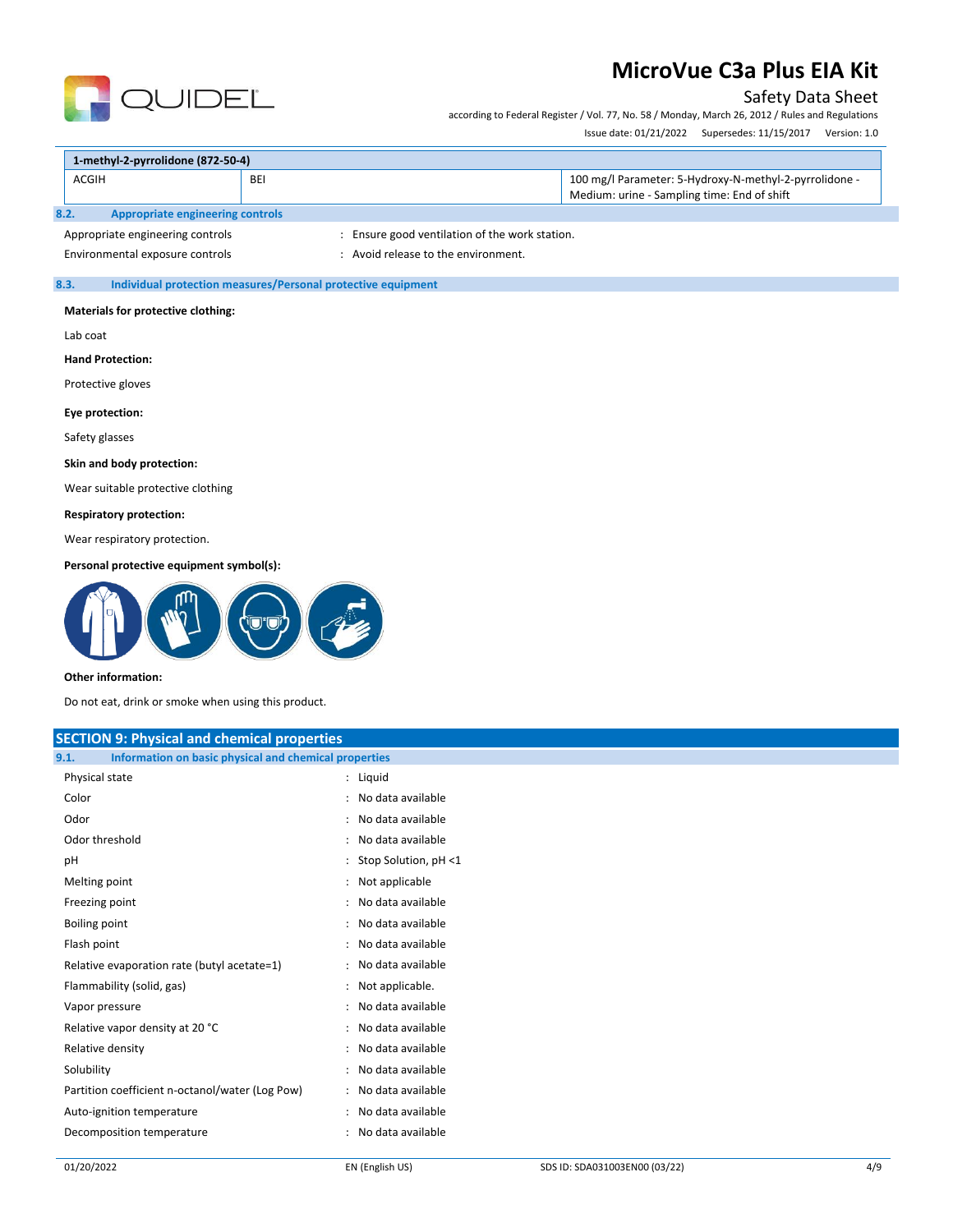

## Safety Data Sheet

according to Federal Register / Vol. 77, No. 58 / Monday, March 26, 2012 / Rules and Regulations Issue date: 01/21/2022 Supersedes: 11/15/2017 Version: 1.0

| No data availableViscosity, kinematic | : No data available |
|---------------------------------------|---------------------|
| Viscosity, dynamic                    | : No data available |
| <b>Explosion limits</b>               | : No data available |
| <b>Explosive properties</b>           | : No data available |
| Oxidizing properties                  | : No data available |
| 9.2.<br><b>Other information</b>      |                     |

No additional information available

| <b>SECTION 10: Stability and reactivity</b>                                                          |                                                                                                                                              |  |  |  |  |  |
|------------------------------------------------------------------------------------------------------|----------------------------------------------------------------------------------------------------------------------------------------------|--|--|--|--|--|
| 10.1.<br><b>Reactivity</b>                                                                           |                                                                                                                                              |  |  |  |  |  |
| Highly flammable liquid and vapor.                                                                   |                                                                                                                                              |  |  |  |  |  |
| 10.2.<br><b>Chemical stability</b>                                                                   |                                                                                                                                              |  |  |  |  |  |
| Stable under normal conditions.                                                                      |                                                                                                                                              |  |  |  |  |  |
| 10.3.<br><b>Possibility of hazardous reactions</b>                                                   |                                                                                                                                              |  |  |  |  |  |
| No dangerous reactions known under normal conditions of use.                                         |                                                                                                                                              |  |  |  |  |  |
| <b>Conditions to avoid</b><br>10.4.                                                                  |                                                                                                                                              |  |  |  |  |  |
| Avoid contact with hot surfaces. Heat. No flames, no sparks. Eliminate all sources of ignition.      |                                                                                                                                              |  |  |  |  |  |
| 10.5.<br><b>Incompatible materials</b>                                                               |                                                                                                                                              |  |  |  |  |  |
| metals.                                                                                              |                                                                                                                                              |  |  |  |  |  |
| 10.6.<br><b>Hazardous decomposition products</b>                                                     |                                                                                                                                              |  |  |  |  |  |
| Under normal conditions of storage and use, hazardous decomposition products should not be produced. |                                                                                                                                              |  |  |  |  |  |
|                                                                                                      |                                                                                                                                              |  |  |  |  |  |
| <b>SECTION 11: Toxicological information</b>                                                         |                                                                                                                                              |  |  |  |  |  |
| Acute toxicity (oral)                                                                                | : Not classified                                                                                                                             |  |  |  |  |  |
| Acute toxicity (dermal)                                                                              | Not classified                                                                                                                               |  |  |  |  |  |
| Acute toxicity (inhalation)                                                                          | : Not classified                                                                                                                             |  |  |  |  |  |
|                                                                                                      | mixture of: 5-chloro-2-methyl-2H-isothiazol-3-one [EC no. 247-500-7] and 2-methyl-2H -isothiazol-3-one [EC no. 220-239-6] (3:1) (55965-84-9) |  |  |  |  |  |
| LD50 oral rat                                                                                        | 53 mg/kg (Rat, Literature study)                                                                                                             |  |  |  |  |  |
| ATE US (oral)                                                                                        | 53 mg/kg body weight                                                                                                                         |  |  |  |  |  |
| ATE US (dermal)                                                                                      | 300 mg/kg body weight                                                                                                                        |  |  |  |  |  |
| ATE US (gases)                                                                                       | 700 ppmV/4h                                                                                                                                  |  |  |  |  |  |
| ATE US (vapors)                                                                                      | 3 mg/l/4h                                                                                                                                    |  |  |  |  |  |
| ATE US (dust, mist)                                                                                  | $0.5 \,\mathrm{mg}/l/4h$                                                                                                                     |  |  |  |  |  |
| 1-ethylpyrrolidin-2-one (2687-91-4)                                                                  |                                                                                                                                              |  |  |  |  |  |
| LD50 oral rat                                                                                        | 3200 mg/kg body weight (Equivalent or similar to OECD 401, Rat, Male / female, Experimental value,<br>Oral)                                  |  |  |  |  |  |
| LD50 dermal rat                                                                                      | > 2000 mg/kg body weight (OECD 402: Acute Dermal Toxicity, 24 h, Rat, Male / female, Experimental<br>value, Dermal)                          |  |  |  |  |  |
| LC50 Inhalation - Rat                                                                                | > 5.1 mg/l (OECD 403: Acute Inhalation Toxicity, 4 h, Rat, Male / female, Experimental value, Inhalation<br>(aerosol))                       |  |  |  |  |  |
| ATE US (oral)                                                                                        | 3200 mg/kg body weight                                                                                                                       |  |  |  |  |  |
| acetone (67-64-1)                                                                                    |                                                                                                                                              |  |  |  |  |  |
| LD50 oral rat                                                                                        | 5800 mg/kg (Equivalent or similar to OECD 401, Rat, Female, Experimental value)                                                              |  |  |  |  |  |
| LD50 dermal rabbit                                                                                   | 20000 mg/kg (Equivalent or similar to OECD 402, Rabbit, Male, Experimental value)                                                            |  |  |  |  |  |
| LC50 Inhalation - Rat                                                                                | 76 mg/l (Other, 4 h, Rat, Female, Experimental value)                                                                                        |  |  |  |  |  |
| ATE US (oral)                                                                                        | 5800 mg/kg body weight                                                                                                                       |  |  |  |  |  |
| ATE US (dermal)                                                                                      | 20000 mg/kg body weight                                                                                                                      |  |  |  |  |  |
| ATE US (vapors)                                                                                      | 76 mg/l/4h                                                                                                                                   |  |  |  |  |  |
| ATE US (dust, mist)                                                                                  | 76 mg/l/4h                                                                                                                                   |  |  |  |  |  |
| 1-methyl-2-pyrrolidone (872-50-4)                                                                    |                                                                                                                                              |  |  |  |  |  |
| LD50 oral rat                                                                                        | 4150 mg/kg body weight (Equivalent or similar to OECD 401, Rat, Male / female, Experimental value,<br>Oral, $14 \text{ day}(s)$              |  |  |  |  |  |
| 01/20/2022                                                                                           | 5/9<br>EN (English US)<br>SDS ID: SDA031003EN00 (03/22)                                                                                      |  |  |  |  |  |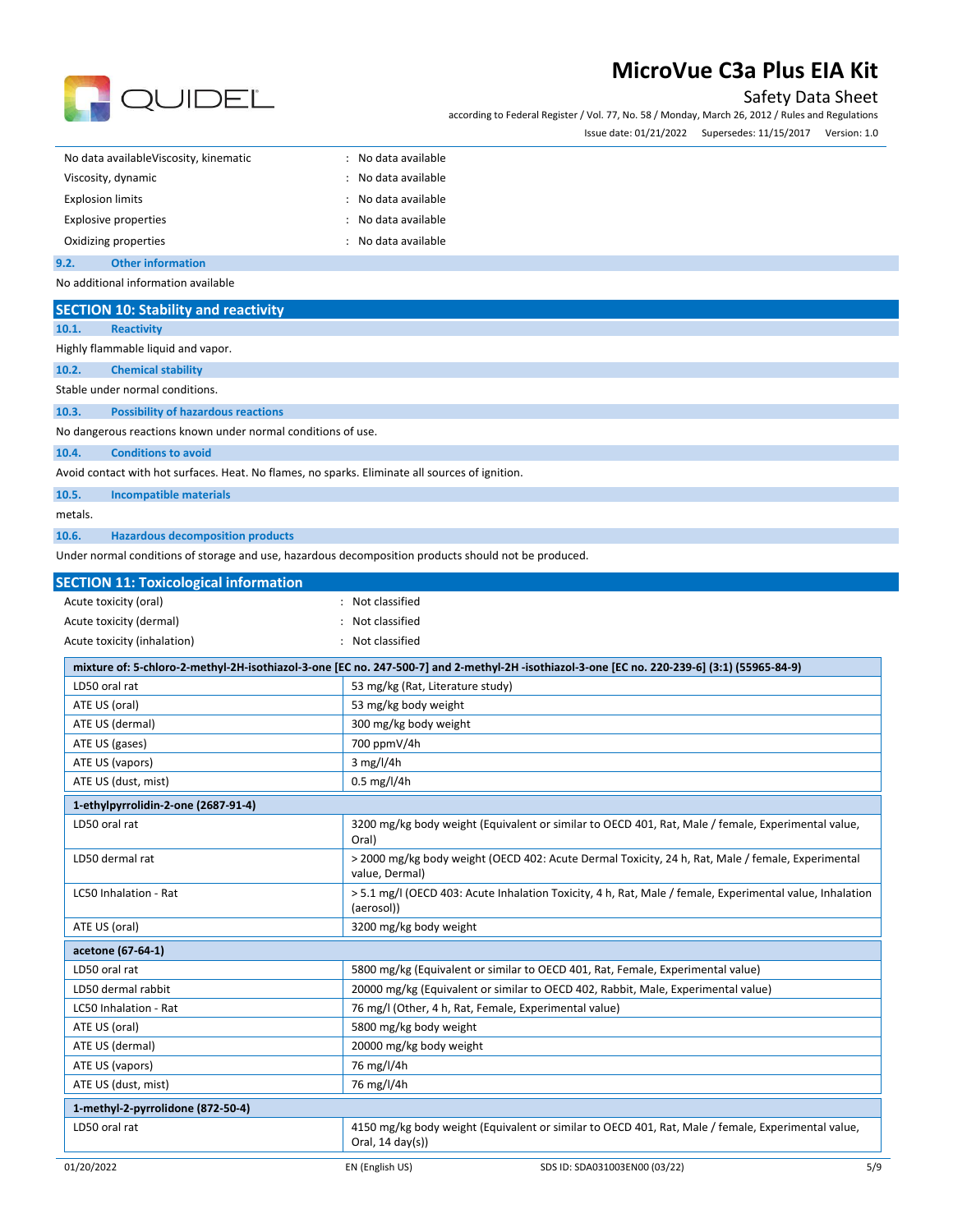

Safety Data Sheet

according to Federal Register / Vol. 77, No. 58 / Monday, March 26, 2012 / Rules and Regulations

Issue date: 01/21/2022 Supersedes: 11/15/2017 Version: 1.0

| 1-methyl-2-pyrrolidone (872-50-4)             |                                                                                                                                                        |  |  |
|-----------------------------------------------|--------------------------------------------------------------------------------------------------------------------------------------------------------|--|--|
| LD50 dermal rat                               | > 5000 mg/kg body weight (Equivalent or similar to OECD 402, 24 h, Rat, Male / female, Experimental<br>value, Dermal, 14 day(s))                       |  |  |
| LC50 Inhalation - Rat                         | > 5.1 mg/l air (OECD 403: Acute Inhalation Toxicity, 4 h, Rat, Male / female, Experimental value,<br>Inhalation (aerosol), 14 day(s))                  |  |  |
| ATE US (oral)                                 | 4150 mg/kg body weight                                                                                                                                 |  |  |
| Skin corrosion/irritation                     | : Causes skin irritation.                                                                                                                              |  |  |
| Serious eye damage/irritation                 | Causes serious eye damage.                                                                                                                             |  |  |
| Respiratory or skin sensitization             | Not classified                                                                                                                                         |  |  |
| Germ cell mutagenicity                        | Not classified                                                                                                                                         |  |  |
| Carcinogenicity                               | : Not classified                                                                                                                                       |  |  |
| hydrochloric acid  % (7647-01-0)              |                                                                                                                                                        |  |  |
| IARC group                                    | 3 - Not classifiable                                                                                                                                   |  |  |
| Reproductive toxicity                         | : May damage fertility or the unborn child.                                                                                                            |  |  |
| STOT-single exposure                          | : Not classified                                                                                                                                       |  |  |
| hydrochloric acid  % (7647-01-0)              |                                                                                                                                                        |  |  |
| STOT-single exposure                          | May cause respiratory irritation.                                                                                                                      |  |  |
| acetone (67-64-1)                             |                                                                                                                                                        |  |  |
| STOT-single exposure                          | May cause drowsiness or dizziness.                                                                                                                     |  |  |
|                                               |                                                                                                                                                        |  |  |
| 1-methyl-2-pyrrolidone (872-50-4)             |                                                                                                                                                        |  |  |
| STOT-single exposure                          | May cause respiratory irritation.                                                                                                                      |  |  |
| STOT-repeated exposure                        | : Not classified                                                                                                                                       |  |  |
| Aspiration hazard                             | Not classified                                                                                                                                         |  |  |
| Viscosity, kinematic                          | : No data available                                                                                                                                    |  |  |
| Symptoms/effects after skin contact           | : Irritation.                                                                                                                                          |  |  |
| Symptoms/effects after eye contact            | : Serious damage to eyes.                                                                                                                              |  |  |
| <b>SECTION 12: Ecological information</b>     |                                                                                                                                                        |  |  |
| <b>Toxicity</b><br>12.1.                      |                                                                                                                                                        |  |  |
| Ecology - general                             | The product is not considered harmful to aquatic organisms or to cause long-term adverse effects in the<br>environment.                                |  |  |
|                                               | mixture of: 5-chloro-2-methyl-2H-isothiazol-3-one [EC no. 247-500-7] and 2-methyl-2H -isothiazol-3-one [EC no. 220-239-6] (3:1) (55965-84-9)           |  |  |
| LC50 - Fish [1]                               | 0.28 mg/l (96 h, Lepomis macrochirus, Literature)                                                                                                      |  |  |
| EC50 - Crustacea [1]                          | 0.16 mg/l (48 h, Daphnia magna, Literature)                                                                                                            |  |  |
| 1-ethylpyrrolidin-2-one (2687-91-4)           |                                                                                                                                                        |  |  |
| LC50 - Fish [1]                               | > 465 mg/l (OECD 203: Fish, Acute Toxicity Test, 96 h, Brachydanio rerio, Static system, Fresh water,<br>Experimental value, Nominal concentration)    |  |  |
| EC50 - Crustacea [1]                          | > 104 mg/l (OECD 202: Daphnia sp. Acute Immobilisation Test, 48 h, Daphnia magna, Static system,<br>Fresh water, Experimental value, Locomotor effect) |  |  |
| acetone (67-64-1)                             |                                                                                                                                                        |  |  |
| LC50 - Fish [1]                               | 5540 mg/l (EU Method C.1, 96 h, Salmo gairdneri, Static system, Fresh water, Experimental value)                                                       |  |  |
| 1-methyl-2-pyrrolidone (872-50-4)             |                                                                                                                                                        |  |  |
| LC50 - Fish [1]                               | > 500 mg/l (96 h, Oncorhynchus mykiss, Static system, Fresh water, Experimental value)                                                                 |  |  |
| EC50 - Crustacea [1]                          | 1107 mg/l (EPA 660/3 - 75/009, 96 h, Palaemonetes vulgaris, Static system, Salt water, Experimental<br>value)                                          |  |  |
| EC50 - Crustacea [2]                          | > 1000 mg/l (DIN 38412-11, 24 h, Daphnia magna, Static system, Fresh water, Experimental value)                                                        |  |  |
| <b>Persistence and degradability</b><br>12.2. |                                                                                                                                                        |  |  |
|                                               | mixture of: 5-chloro-2-methyl-2H-isothiazol-3-one [EC no. 247-500-7] and 2-methyl-2H -isothiazol-3-one [EC no. 220-239-6] (3:1) (55965-84-9)           |  |  |
| Biochemical oxygen demand (BOD)               | Not applicable                                                                                                                                         |  |  |
| Chemical oxygen demand (COD)                  | Not applicable                                                                                                                                         |  |  |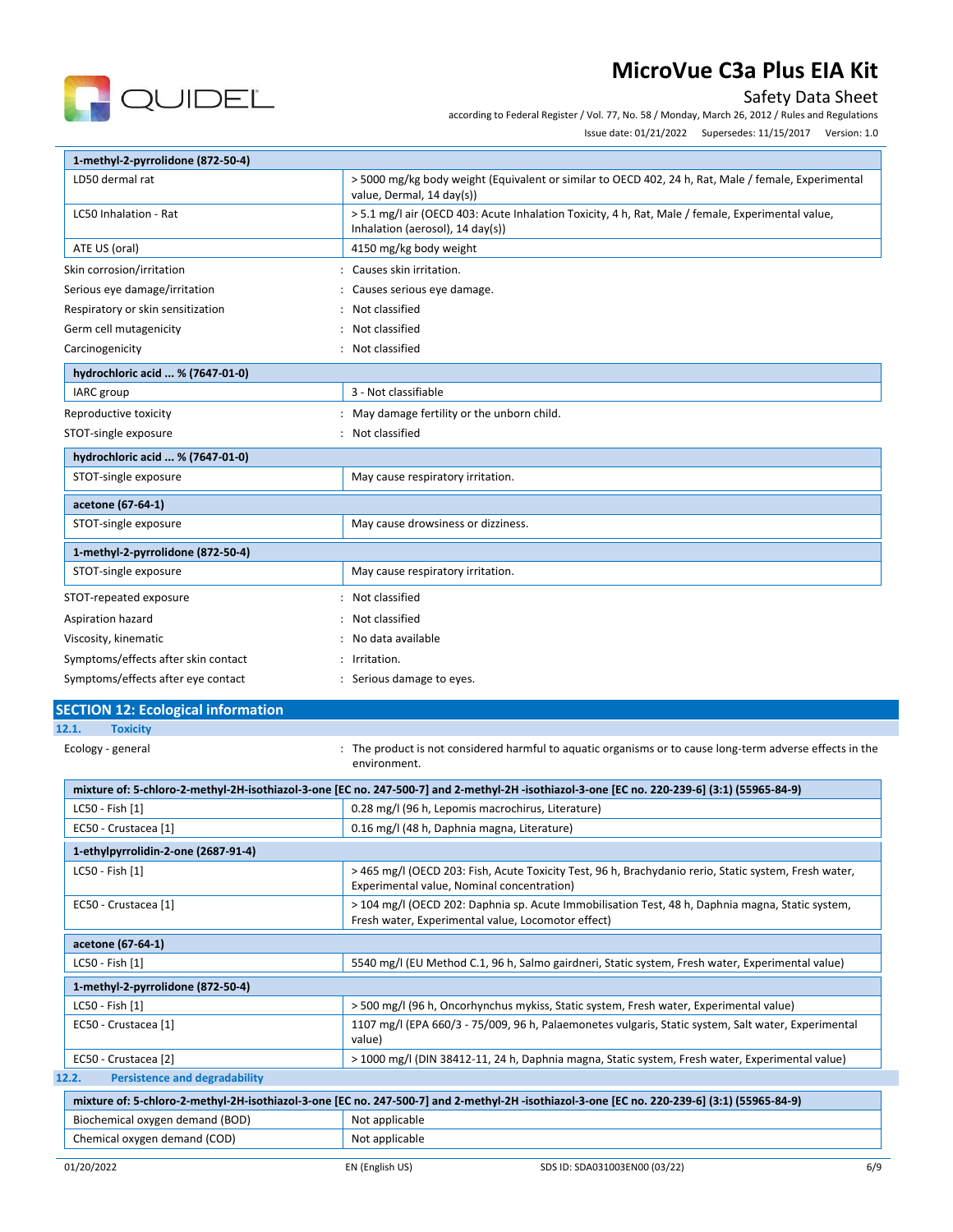

### Safety Data Sheet

according to Federal Register / Vol. 77, No. 58 / Monday, March 26, 2012 / Rules and Regulations

Issue date: 01/21/2022 Supersedes: 11/15/2017 Version: 1.0

|                                                                      | mixture of: 5-chloro-2-methyl-2H-isothiazol-3-one [EC no. 247-500-7] and 2-methyl-2H-isothiazol-3-one [EC no. 220-239-6] (3:1) (55965-84-9)  |  |  |  |
|----------------------------------------------------------------------|----------------------------------------------------------------------------------------------------------------------------------------------|--|--|--|
| ThOD                                                                 | Not applicable                                                                                                                               |  |  |  |
| BOD (% of ThOD)                                                      | Not applicable                                                                                                                               |  |  |  |
| hydrochloric acid  % (7647-01-0)                                     |                                                                                                                                              |  |  |  |
| Persistence and degradability<br>Biodegradability: not applicable.   |                                                                                                                                              |  |  |  |
| 1-ethylpyrrolidin-2-one (2687-91-4)                                  |                                                                                                                                              |  |  |  |
| Persistence and degradability                                        | Readily biodegradable in water.                                                                                                              |  |  |  |
| acetone (67-64-1)                                                    |                                                                                                                                              |  |  |  |
| Persistence and degradability                                        | Biodegradable in the soil. Biodegradable in the soil under anaerobic conditions. Readily biodegradable<br>in water.                          |  |  |  |
| Biochemical oxygen demand (BOD)                                      | 1.43 g $O2/g$ substance                                                                                                                      |  |  |  |
| Chemical oxygen demand (COD)                                         | 1.92 g $O_2/g$ substance                                                                                                                     |  |  |  |
| ThOD                                                                 | 2.2 $g O2/g$ substance                                                                                                                       |  |  |  |
| BOD (% of ThOD)                                                      | 0.872 (20 day(s), Literature study)                                                                                                          |  |  |  |
| 1-methyl-2-pyrrolidone (872-50-4)                                    |                                                                                                                                              |  |  |  |
| Persistence and degradability                                        | Biodegradable in the soil. Readily biodegradable in water.                                                                                   |  |  |  |
| Biochemical oxygen demand (BOD)                                      | 1.07 g $O_2/g$ substance                                                                                                                     |  |  |  |
| Chemical oxygen demand (COD)                                         | 1.56 g $O_2/g$ substance                                                                                                                     |  |  |  |
| ThOD                                                                 | 1.9 g $O_2/g$ substance                                                                                                                      |  |  |  |
| BOD (% of ThOD)                                                      | 0.56                                                                                                                                         |  |  |  |
| <b>Bioaccumulative potential</b><br>12.3.                            |                                                                                                                                              |  |  |  |
|                                                                      | mixture of: 5-chloro-2-methyl-2H-isothiazol-3-one [EC no. 247-500-7] and 2-methyl-2H -isothiazol-3-one [EC no. 220-239-6] (3:1) (55965-84-9) |  |  |  |
| Bioaccumulative potential                                            | Not established.                                                                                                                             |  |  |  |
| hydrochloric acid  % (7647-01-0)                                     |                                                                                                                                              |  |  |  |
| Bioaccumulative potential                                            | Does not contain bioaccumulative component(s).                                                                                               |  |  |  |
|                                                                      |                                                                                                                                              |  |  |  |
| 1-ethylpyrrolidin-2-one (2687-91-4)                                  |                                                                                                                                              |  |  |  |
| Partition coefficient n-octanol/water (Log Pow)                      | -0.2 (Experimental value, EU Method A.8: Partition Coefficient, 23 °C)                                                                       |  |  |  |
| Bioaccumulative potential                                            | Not bioaccumulative.                                                                                                                         |  |  |  |
| acetone (67-64-1)                                                    |                                                                                                                                              |  |  |  |
| BCF - Fish [1]                                                       | 0.69 (Pisces)                                                                                                                                |  |  |  |
| BCF - Other aquatic organisms [1]                                    | 3 (BCFWIN, Calculated value)                                                                                                                 |  |  |  |
| Partition coefficient n-octanol/water (Log Pow)                      | $-0.24$ (Test data)                                                                                                                          |  |  |  |
| Bioaccumulative potential                                            | Not bioaccumulative.                                                                                                                         |  |  |  |
| 1-methyl-2-pyrrolidone (872-50-4)                                    |                                                                                                                                              |  |  |  |
| BCF - Other aquatic organisms [1]                                    | 3 (Calculated value)                                                                                                                         |  |  |  |
| Bioaccumulative potential                                            | Not bioaccumulative.                                                                                                                         |  |  |  |
| 12.4.<br><b>Mobility in soil</b>                                     |                                                                                                                                              |  |  |  |
|                                                                      | mixture of: 5-chloro-2-methyl-2H-isothiazol-3-one [EC no. 247-500-7] and 2-methyl-2H-isothiazol-3-one [EC no. 220-239-6] (3:1) (55965-84-9)  |  |  |  |
| Ecology - soil                                                       | No (test) data on mobility of the components available.                                                                                      |  |  |  |
| hydrochloric acid  % (7647-01-0)                                     |                                                                                                                                              |  |  |  |
| Ecology - soil                                                       | No (test)data on mobility of the components available. May be harmful to plant growth, blooming and<br>fruit formation.                      |  |  |  |
| 1-ethylpyrrolidin-2-one (2687-91-4)                                  |                                                                                                                                              |  |  |  |
| Surface tension                                                      | 0.069 N/m (20 °C, 1 g/l, OECD 115: Surface Tension of Aqueous Solutions)                                                                     |  |  |  |
| <b>Organic Carbon Normalized Adsorption Coefficient</b><br>(Log Koc) | 1.6 (log Koc, PCKOCWIN v1.66, Calculated value)                                                                                              |  |  |  |
| Ecology - soil                                                       | Low potential for adsorption in soil. Highly mobile in soil.                                                                                 |  |  |  |
| acetone (67-64-1)                                                    |                                                                                                                                              |  |  |  |
| Surface tension                                                      | 0.0237 N/m                                                                                                                                   |  |  |  |
| Ecology - soil                                                       | No (test) data on mobility of the substance available.                                                                                       |  |  |  |
| 01/20/2022                                                           | 7/9<br>EN (English US)<br>SDS ID: SDA031003EN00 (03/22)                                                                                      |  |  |  |
|                                                                      |                                                                                                                                              |  |  |  |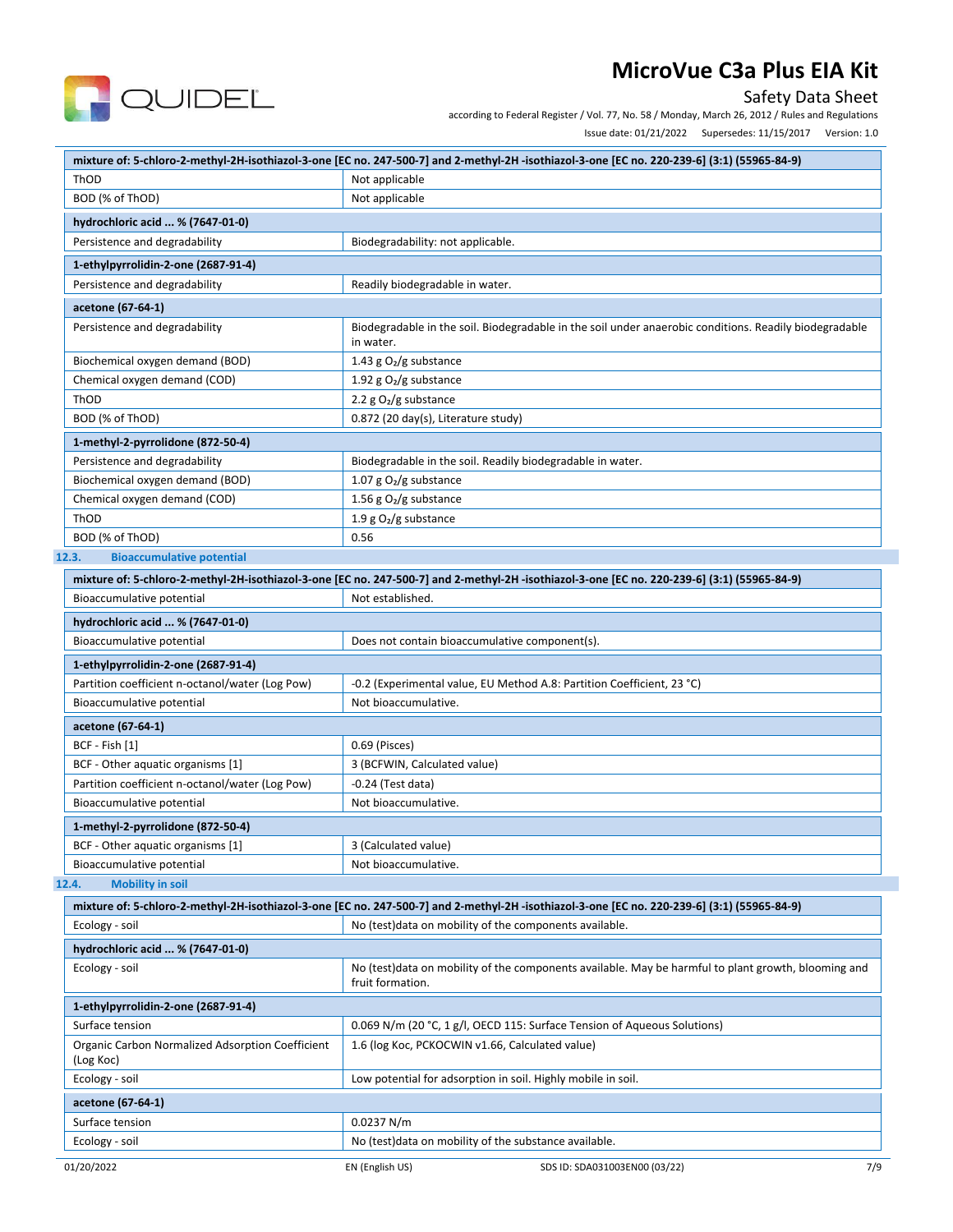

## Safety Data Sheet

according to Federal Register / Vol. 77, No. 58 / Monday, March 26, 2012 / Rules and Regulations

Issue date: 01/21/2022 Supersedes: 11/15/2017 Version: 1.0

| 1-methyl-2-pyrrolidone (872-50-4)                             |                                  |  |
|---------------------------------------------------------------|----------------------------------|--|
| Surface tension                                               | $0.407$ N/m                      |  |
| Organic Carbon Normalized Adsorption Coefficient<br>(Log Koc) | 1.32 (log Koc, Calculated value) |  |
| Ecology - soil                                                | Highly mobile in soil.           |  |
| <b>Other adverse effects</b><br>12.5.                         |                                  |  |

No additional information available

| <b>SECTION 13: Disposal considerations</b> |                                                                                             |
|--------------------------------------------|---------------------------------------------------------------------------------------------|
| <b>Disposal methods</b><br>13.1.           |                                                                                             |
| Regional legislation (waste)               | Disposal must be done according to official regulations.                                    |
| Waste treatment methods                    | Dispose of contents/container in accordance with licensed collector's sorting instructions. |
| Sewage disposal recommendations            | Disposal must be done according to official regulations.                                    |
| Additional information                     | : Flammable vapors may accumulate in the container.                                         |
| Ecology - waste materials                  | : Avoid release to the environment.                                                         |
|                                            |                                                                                             |

## **SECTION 14: Transport information**

**Department of Transportation (DOT)**

Not regulated

### **Internatioal Maritime Dangerous Goods (IMDG)**

Not regulated

#### **International Air Transport Association (IATA)**

Not regulated

| <b>SECTION 15: Regulatory information</b>                                                                                                                                |         |                   |           |
|--------------------------------------------------------------------------------------------------------------------------------------------------------------------------|---------|-------------------|-----------|
| <b>15.1. US Federal regulations</b>                                                                                                                                      |         |                   |           |
| MicroVue C3a Plus EIA Kit                                                                                                                                                |         |                   |           |
| All components of this product are present and listed as Active on the United States Environmental Protection Agency Toxic Substances Control<br>Act (TSCA) inventory    |         |                   |           |
| mixture of: 5-chloro-2-methyl-2H-isothiazol-3-one [EC no. 247-500-7]<br>and 2-methyl-2H -isothiazol-3-one [EC no. 220-239-6] (3:1)                                       |         | CAS No 55965-84-9 | $< 1\%$   |
| hydrochloric acid  %                                                                                                                                                     |         | CAS No 7647-01-0  | $1 - 5%$  |
| 1-ethylpyrrolidin-2-one                                                                                                                                                  |         | CAS No 2687-91-4  | $1 - 5%$  |
| acetone                                                                                                                                                                  |         | CAS No 67-64-1    | $1 - 10%$ |
| 1-methyl-2-pyrrolidone                                                                                                                                                   |         | CAS No 872-50-4   | $1 - 10%$ |
| Contains chemical(s) subject to TSCA 12b export notification if product is shipped outside the U.S                                                                       |         |                   |           |
| 1-methyl-2-pyrrolidone                                                                                                                                                   |         | CAS No 872-50-4   | $1 - 10%$ |
| Chemical(s) subject to the reporting requirements of Section 313 or Title III of the Superfund Amendments and Reauthorization Act (SARA) of 1986 and 40<br>CFR Part 372. |         |                   |           |
| hydrochloric acid  %                                                                                                                                                     |         | CAS No 7647-01-0  | $1 - 5%$  |
| 1-methyl-2-pyrrolidone                                                                                                                                                   |         | CAS No 872-50-4   | $1 - 10%$ |
| hydrochloric acid  % (7647-01-0)                                                                                                                                         |         |                   |           |
| Listed on EPA Hazardous Air Pollutant (HAPS)                                                                                                                             |         |                   |           |
| <b>CERCLA RO</b>                                                                                                                                                         | 5000 lb |                   |           |
| RQ (Reportable quantity, section 304 of EPA's List<br>of Lists)                                                                                                          | 5000 lb |                   |           |
| SARA Section 302 Threshold Planning Quantity<br>(TPQ)                                                                                                                    | 500 lb  |                   |           |

**1-ethylpyrrolidin-2-one (2687-91-4)** EPA TSCA Regulatory Flag SP - SP - indicates a substance that is identified in a proposed Significant New Use Rule.